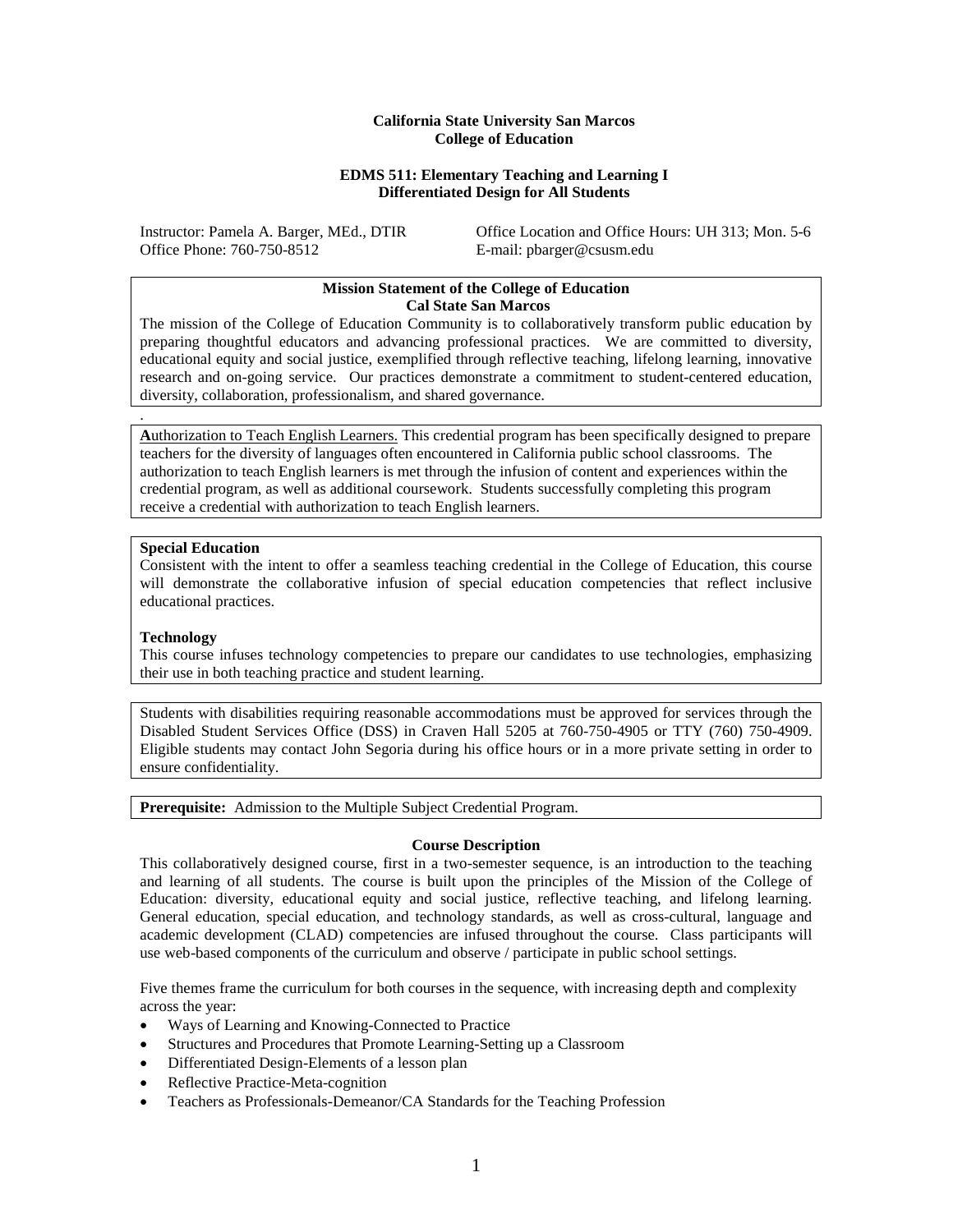# **Required Texts and Web Sites**

- 1. Choate, J. S. (2000). *Successful inclusive teaching: (3rd ed.).* Needham Heights, MA: Allyn and Bacon.
- 2. Custom Reader
- 3. Villa, R. and Thousand, J. (1995). Creating an inclusive school. Alexandria, VA: Association for Supervision and Curriculum Development.
- 4. ISTE: National Educational Technology Standards for Students

## **California Standards for the Teaching Profession**

- $\triangleright$  Engaging and supporting all students in learning
- $\triangleright$  Creating and maintaining effective environments for student learning
- Understanding and organizing subject matter for student learning
- $\triangleright$  Planning instruction and designing learning experiences for all learners
- $\triangleright$  Assessing student learning
- $\triangleright$  Developing as a professional educator

## **California Teaching Performance Expectations**

Candidates for the Multiple Subjects Credential will:

- 1. Make multiple subject matter comprehensible to all students by planning and designing instruction that reflects an understanding of the state-adopted academic content standards (TPE 1)
- 2. Monitor and support student learning during instruction (TPE 2)
- 3. Use, interpret, and give feedback on formal and informal assessment measures (TPE 3)
- 4. Make content accessible to all learners (TPE 4)
- 5. Ensure the active and equitable engagement of all students in the learning process (TPE 5)
- 6. Employ developmentally appropriate teaching practices to all learners (TPE6a-d)
- 7. Demonstrate knowledge and understanding of theories, principles, and instructional practices for teaching English language learners, and employ linguistically appropriate teaching practices for English learners (TPE 7)
- 8. Demonstrate the ability to identify and design effective instruction for the needs, abilities, and development of all children and adolescents (TPE 8)
- 9. Demonstrate the ability to use collaboration, preferral (e.g., Student Study Team) and referral processes (e.g., IEP, ITP) to ensure the development of appropriate instruction for learners with unique learning characteristics (TPE 9 and TPE 12)
- 10. Plan and design learning experiences for children and adolescents that include goals, strategies, activities, materials, and use of technology, that coordinate effectively with academic content and the needs, abilities, and development of all children and adolescents (TPE 9)
- 11. Use instructional time to optimize the learning opportunities for all students. (TPE 10)
- 12. Demonstrate the ability to maintain effective social environments for student learning by including positive behavior supports and addressing social and emotional development of students in a classroom management plan (TPE 11)
- 13. Develop as a professional educator by demonstrating their knowledge and understanding of the professional, legal, and ethical obligations of the teaching profession (TPE 12 and TPE 13)
- 14. Demonstrate a sound understanding of technology operations and concepts, plan and design effective learning environments and experiences supported by technology, and implement curriculum plans that include methods and strategies for applying technology to maximize student learning. (TPE 14)
- 15. Identify issues of social justice and equity in the classroom and apply appropriate instructional strategies to ensure equal outcomes for diverse students, demonstrate familiarity with ideas, definitions, and major theorists in the fields of multicultural education, social reconstruction and democratic education. (TPE 15)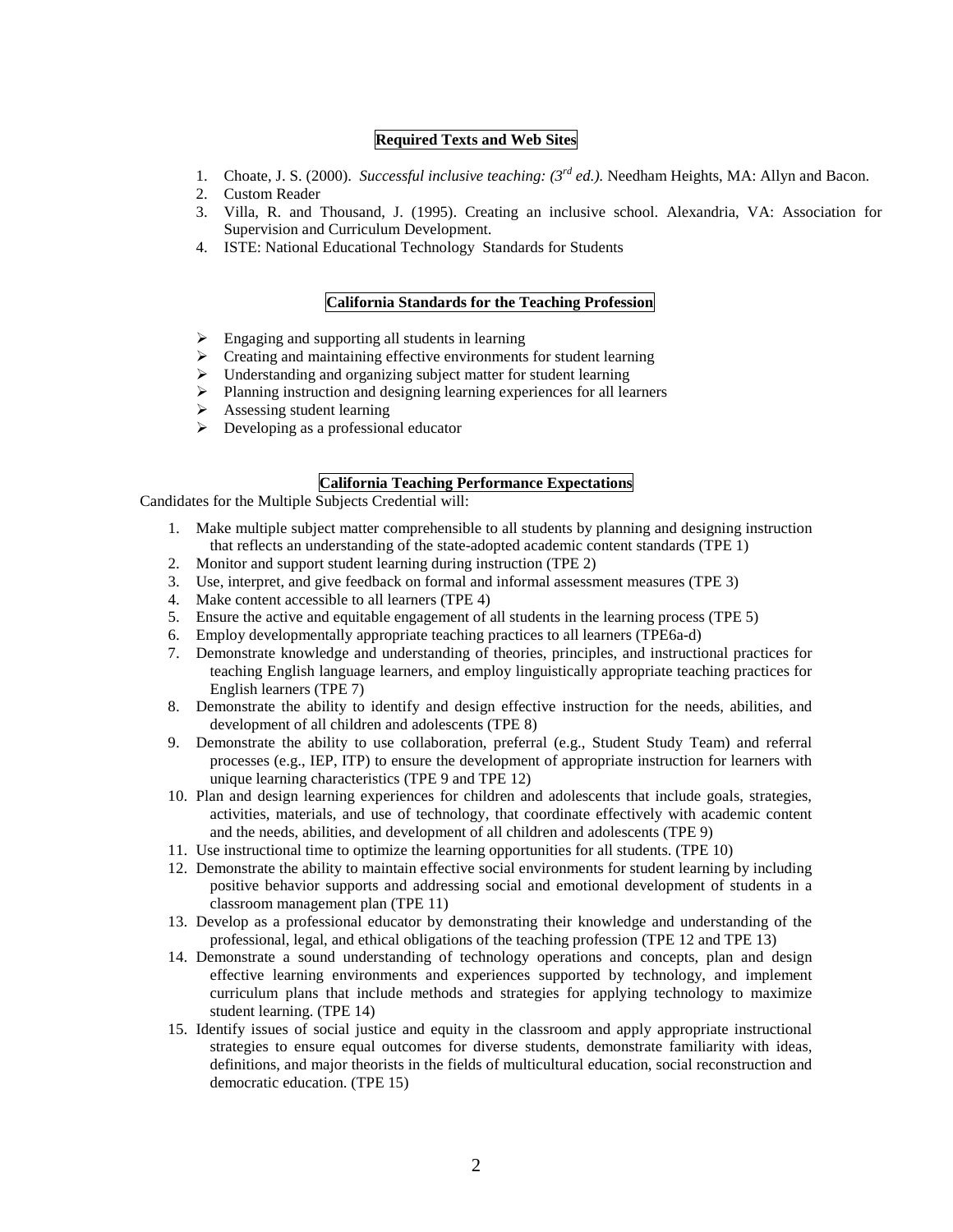## **COE Attendance Policy**

Due to the dynamic and interactive nature of courses in the College of Education, all students are expected to attend all classes and participate actively. Absences and late arrivals/early departures will affect your final grade. If you miss two class sessions you can not receive an A. If you miss three class sessions you cannot receive a grade of B. Late to class or leaving early constitutes an absence. Should you have extenuating circumstances, please contact the instructor as soon as possible.

You must maintain a B average (3.0 GPA) with all grades at a C+ or better in your teacher education courses to receive a teaching credential from the State of California.

# **Professional and Administrative Requirements**

- Attend all class sessions, be on time, stay for the entire session, and contact the instructor and your class buddy when you must miss all or part of class.
- Use "person-first" language in all written and oral assignments and discussions (e.g., "student with autism" rather than "autistic student").
- Word process and keep copies of all written work (for use as professional portfolio entries).
- Complete and hand in all assignments on the given due dates for full credit. If you have extraordinary circumstances that impact completion of your assignments please let the instructor know.
- Any time you have questions or concerns, please contact your instructor immediately.
- Participate in class discussions and group activities, and demonstrate positive interpersonal skills with classmates and guests.
- Maintain a portfolio for this class that contains evidence of your performance for all assignments and class reflections.
- Include in your portfolio a revised draft of the Philosophy of Education that you presented in your Education 350 course. If you have not written a Philosophy of Education, now is the time to write your first draft for your portfolio.
- Maintain a reflective professional journal that clearly shows your understanding of concepts presented and the connections that you have made to your professional practice. Opportunity for journal entries will be provided in class. Reflections will be collected at least once a week for instructor feedback.
- Observe/participate in a classroom. You must observe for a total of 15 hours.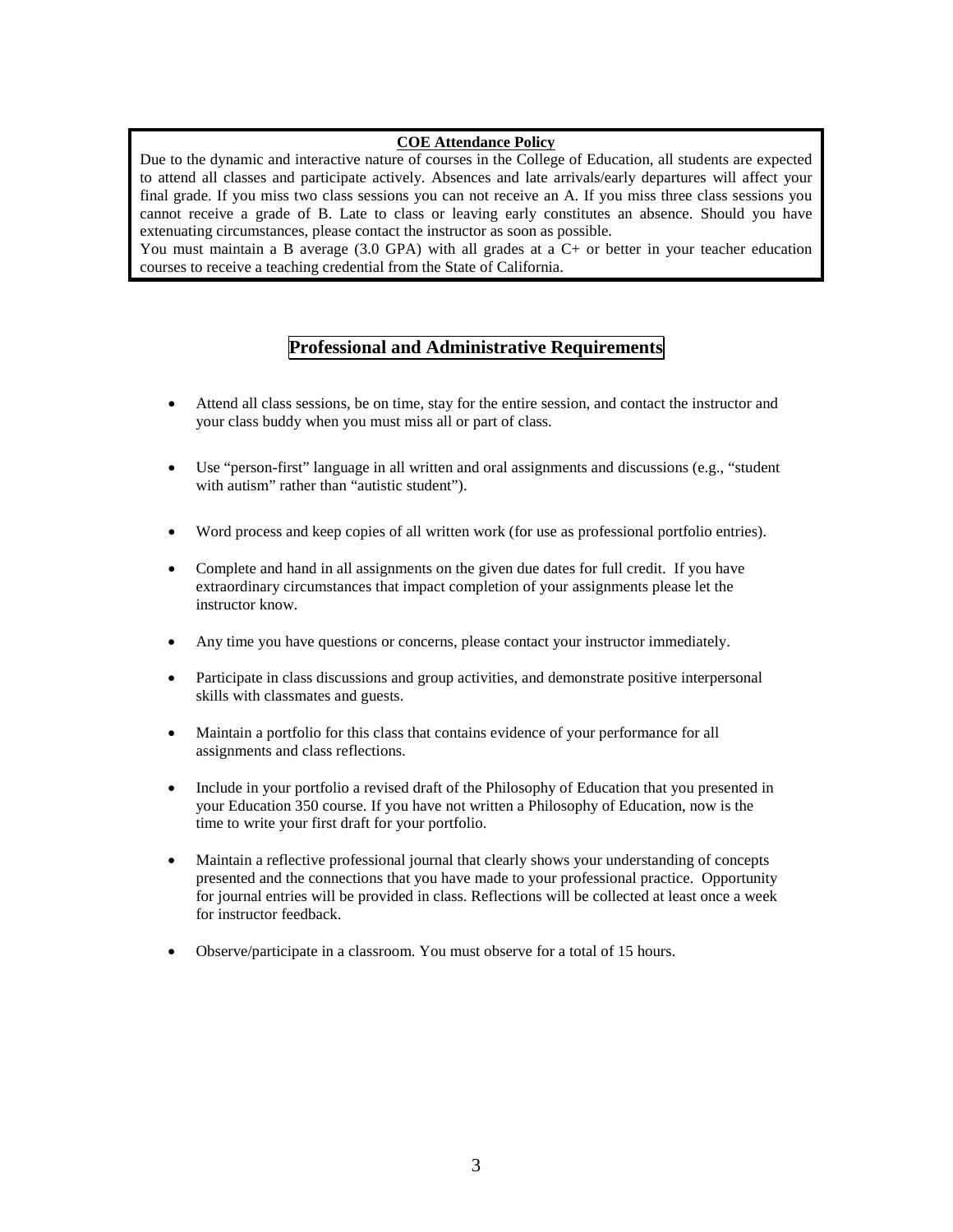# **Performance Assessment Events**

- **Observation Report: Children at Play.** Observe children in a naturalistic play setting (e.g. park, recess, beach).
- **Observation of Student with Special Learning Needs.** Observe in multiple public school settings, with recommendations for appropriate accommodations.
- **Cultural Plunge.** Experience an unfamiliar environment and connect the experience to your professional practice.
- **Catastrophic Event Case Study.** Understand the teacher's role when a catastrophic event affects the school community.
- **Inclusion Interview Response.** Formulate convincing argument regarding questions and concerns about the education of diverse learners in general education.
- **Lesson Plan Design and Presentation.** Design a lesson plan based on universal access that reflects appropriate assessment and technology. Present the plan to peers. This will be specifically outlined in class.

# **Assignment Values**

| $\bullet$ | <b>Observation Report: Children at Play</b>        | 10 points |
|-----------|----------------------------------------------------|-----------|
| $\bullet$ | Observation of Student with Special Learning Needs | 20 points |
| $\bullet$ | Cultural Plunge                                    | 15 points |
| $\bullet$ | Catastrophic Event Case Study                      | 15 points |
| $\bullet$ | <b>Inclusion Interview Response</b>                | 10 points |
| $\bullet$ | Lesson Plan                                        | 20 points |
| $\bullet$ | Presentation                                       | 10 points |

Late work/revised work will be accepted **only in the class session following the return of the assignment**. Revised/late work can only receive the following maximum points:

| <b>Maximum points for revised or late work</b> |  |  |
|------------------------------------------------|--|--|
| 15 points                                      |  |  |
| 12 points                                      |  |  |
| 7 points                                       |  |  |
|                                                |  |  |